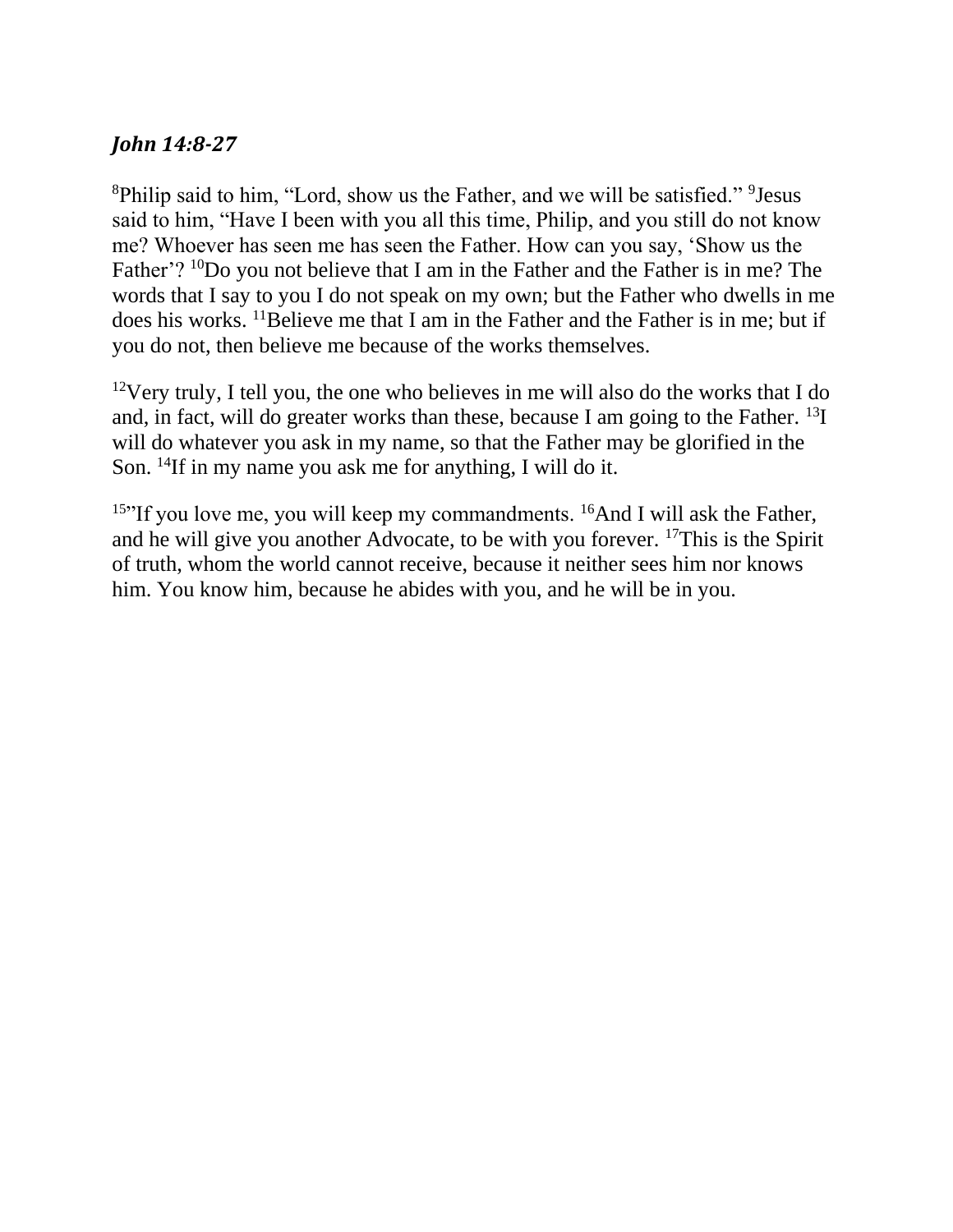## **Sermon – Sunday, June 5, 2022 – Pentecost**

I am going to begin with a question. What do the Feast of Pentecost and the Queen's Platinum Jubilee have in common? What they have in common is the Holy Spirit. Yes!

The coming of the Holy Spirit. That is what Pentecost celebrates. We have different accounts of it in the scripture. Like a rushing wind. Like tongues of fire…but also Jesus breathes the Spirit onto or into his disciples. In different ways, the Spirit comes to God's people as Jesus promised. The Spirit comes to live within us to guide us, to comfort us to even pray through us. The coming of the Spirit completes the great cycle. Christmas marks the birth of Christ…God with us in the flesh. Then our Lord is with us for a while on this earth. He lives and breathes. He has ups and downs. He has a marvelous ministry but he is also hated and feared by the powerful. He is betrayed, tried and dies nailed to a cross. But he defies death. His tomb is found empty. He appears to his disciples during the 40 days after his resurrection, and then he ascends bodily…he departs. He tells his disciples to wait, that he will send them a spirit to guide them. Pentecost celebrates that coming…the coming of the ultimate God with us…the Spirit which is as forceful as the wind and gentle as our breath. It is also unpredictable. We rely on the Spirit. We invite the Spirit.

The Holy Spirit figures in the Coronation of Queen Elizabeth as well. Yes it does! The Coronation, as the Archbishop of York reminds us, is in its essence, a religious ceremony. Before the crowning, before Elizabeth can sit on the throne, an ancient hymn is sung, inviting the Holy Spirit to come. This [hymn](https://en.wikipedia.org/wiki/Hymn) is believed to have been written by [Rabanus Maurus,](https://en.wikipedia.org/wiki/Rabanus_Maurus) a ninth-century German monk, teacher, and archbishop. The translation "Come Holy Ghost, our souls inspire" was written by Bishop [John Cosin](https://en.wikipedia.org/wiki/John_Cosin) in 1625, and has been used for all British coronations since then. To this day it is still sung in Gregorian chant in the Anglican church at the [ordination](https://en.wikipedia.org/wiki/Holy_Orders) of [priests,](https://en.wikipedia.org/wiki/Priest_(Catholic_Church)) and at the [sacrament](https://en.wikipedia.org/wiki/Sacrament) of [Confirmation.](https://en.wikipedia.org/wiki/Confirmation_(Catholic_Church)) Let's hear this ancient hymn and take in the words:

### https://youtu.be/WjKcc8IcxI

Now if you will bear with me, I would like for us to watch a clip from the Coronation of Her Majesty Queen Elizabeth 70 years ago. In it, the same ancient